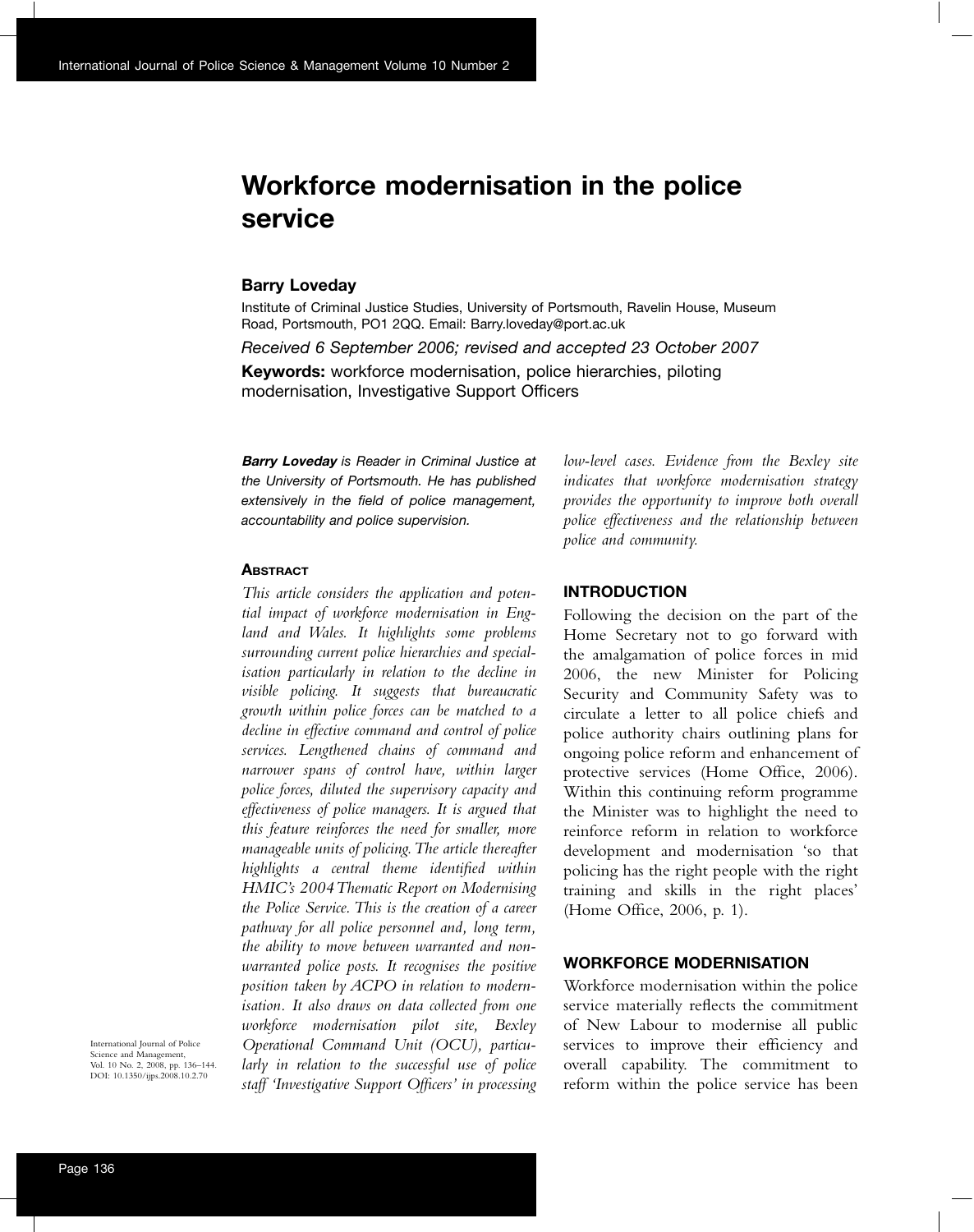most recently highlighted both by the 2004 HMIC 'Thematic Report on Modernising the Police Service' and latterly by the piloting in four police force areas of new 'mixed economy' police teams. The mixed economy teams consist of one police constable exercising a managerial role over five to seven police staff who have taken on either public reassurance policing duties or those of criminal investigation. Early reports from the sites indicate that the mixed economy team approach is proving to be highly successful and could be the prelude to significant developments in police service delivery which, if fully implemented, could fundamentally alter the policing landscape in England and Wales (Loveday, 2006a).

The nature and extent of reform now being contemplated reflects the fact that, as currently configured, police establishment within the 43 forces may not provide value for money and often offers little in the way of remedy for local communities experiencing anti-social behaviour which continues to dominate the agenda in both urban and rural areas. This has proved to be most evident in the difficulty which police services continue to experience in delivering 'visible policing' within local communities and the concurrent problem of fear of crime which currently remains the highest recorded in Europe.

A number of factors both internal and external to the police may provide some explanation for this. As currently established the rank hierarchy and career structure of the police service may militate against the better provision of the basic patrol 'visible uniformed policing' within the community. However, external factors can also be identified. These would include both ever increasing public demand for more policing and linked with and arising from recent legislation the bureaucratic requirements placed on the police service, particularly those relating to the arrest of and charging of suspects at the police station.

It is nevertheless difficult to explain the current crisis in the delivery of basic police services as a consequence of external circumstances. Many internal factors also impede the delivery of police services. These would include the police hierarchy and career progression at one level and the lack of effective management at local level. It would also include current use (or misuse) of police staff within many police forces.

# **A REDUNDANT POLICE HIERARCHY**

As currently constituted the police service is characterised by an extravagant hierarchical structure that, in its inception, replicated an army rank system established in the nineteenth century. Every rank was to be closely supervised by a higher rank with a numerical component which dictated the number of senior officers made immediately responsible for their duties. A defined number of constables would be made the immediate responsibility of sergeants who in turn were responsible to inspectors and so on up the police hierarchy. Within any force there will be at least five supervisory ranks above that of the constable. If all ranks were to be identified including that extending to Chief Officer rank, then the number of supervisory ranks rises to no fewer than eight more senior ranks above that of constable.

Career progression for all officers is through the ranks by way of promotion usually following paper-based examinations. Pay rewards are linked to rank rather than responsibility and it is for this reason that the patrol function (visible policing) has never proved to be a way to achieving professional career success (Loveday, 1998). This perception has been encouraged where police forces have traditionally placed greater emphasis on specialised functions and services and this was to be best reflected in the rise of the Criminal Investigation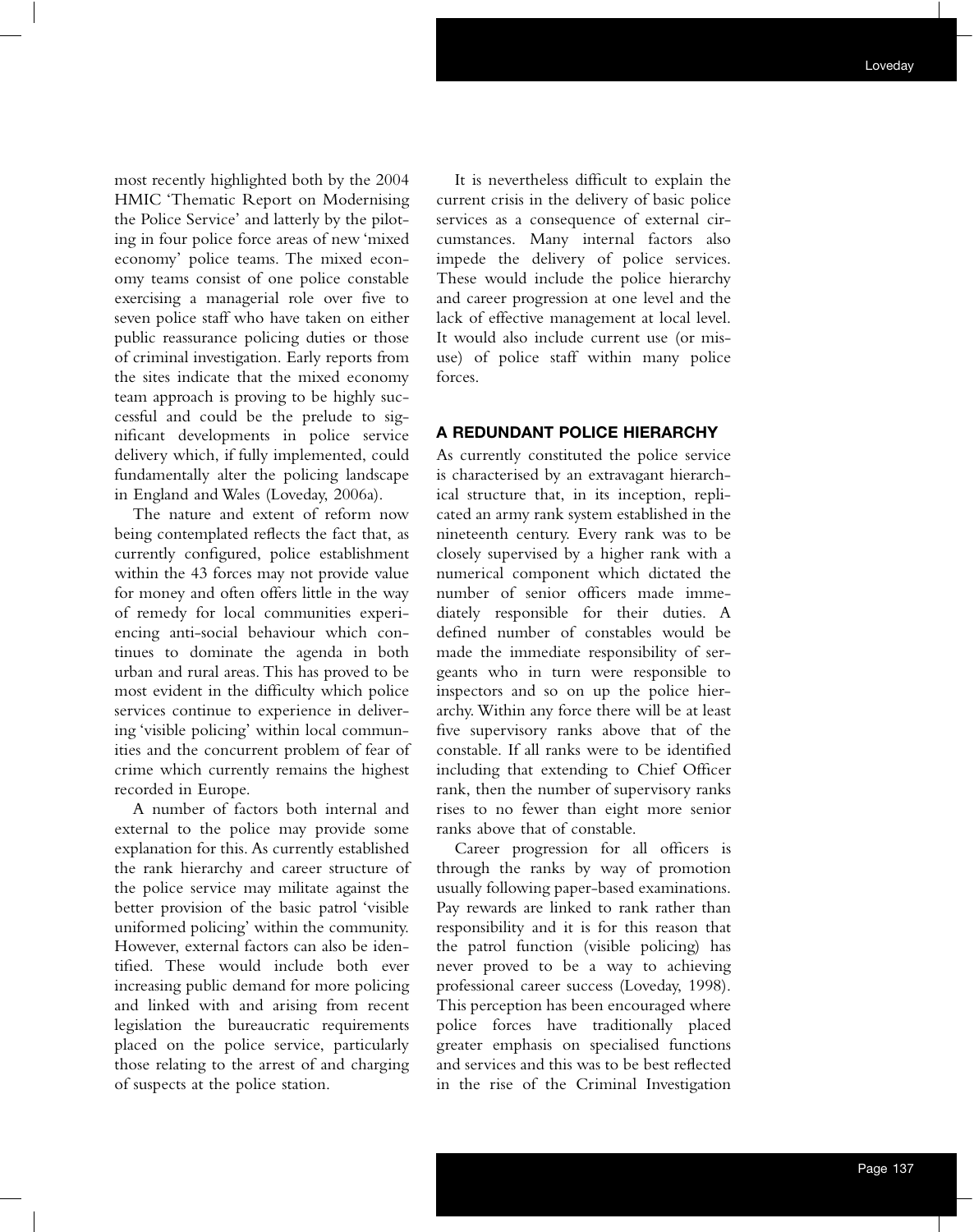Department (CID) where the number of senior posts available was always greater than within the uniformed service.

The over-extended police hierarchy has been the source of bureaucratic growth over time. It has also, when aligned with police force amalgamation and specialisation, generated major management problems in relation to the effective command and control of police services. Over a number of decades (but particularly the 1970s) police forces were to extend their professional hierarchies (Young, 1991). With this went the growth of specialised units which also were to serve to narrow spans of management control significantly. This situation was to be encouraged by police managers, particularly in America where the police professional model of clear functional specialisation was to be exemplified in the big city police departments (Wilson, 1950).

Yet as spans of control narrowed and chains of command lengthened, immediate supervision of operational officers effectively ceased. Just how big a problem this could create was to be made manifest in the activities of the West Midlands Serious Crime Squad and was to provide a useful guide to the consequences of extended hierarchies and narrow spans of control. It created a lax and largely unmanageable police structure where operational and management control could be exercised not by senior or even ACPO-ranked officers but by the lowest supervisory rank, that of sergeant. In the West Midlands it was these officers who effectively ran the Serious Crime Squad and were ultimately to bring the squad into total disrepute (Kaye, 1991).

A solution to the inherent dangers of extended chains of command and specialisation was to be temporarily provided by the arrival in the 1990s of the Basic Command Unit. This unit of policing was planned to consist of no more than 250 police officers, a number that could be

effectively managed by one superintendent (O'Byrne, 2001). Identified as the building blocks of the police service, the BCU significantly expanded spans of control, whilst also significantly reducing chains of command. Within the BCU one senior officer exercised oversight over the whole range of police functions. Yet despite the benefits arising from the BCU, the recent history of these units has been one of steady expansion in establishment to a point where the average size of the BCU has risen to at least 450 officers and where some BCUs have establishments of over 1,000 officers (O'Byrne).

Currently the predisposition to increase the size of the BCU like that of police forces appears to be based very largely on professional judgment rather than any independent analysis (O'Byrne, 2001). There has been little or no attempt by professional associations to identify what constitutes in police establishment terms a viable BCU. The absence of independent evaluation has been most recently subject to critical comment by the Police Superintendents Association whose members are most immediately, as BCU commanders, confronted with the consequences of this important managerial failure (Police Superintendents Association, 2004).

## **SPECIALISATION AND THE DECLINE OF VISIBLE POLICING**

One further problem confronting all police services has been the growth of specialisation within policing. Specialisation has been for many years a central feature of police services (Martin & Wilson, 1969). However, over recent decades the rise of specialist units has limited significantly the ability of police forces to deliver effective visible policing. This may in part have been a reflection of the pressures from the centre, particularly those emanating from Her Majesty's Inspectorate of Constabulary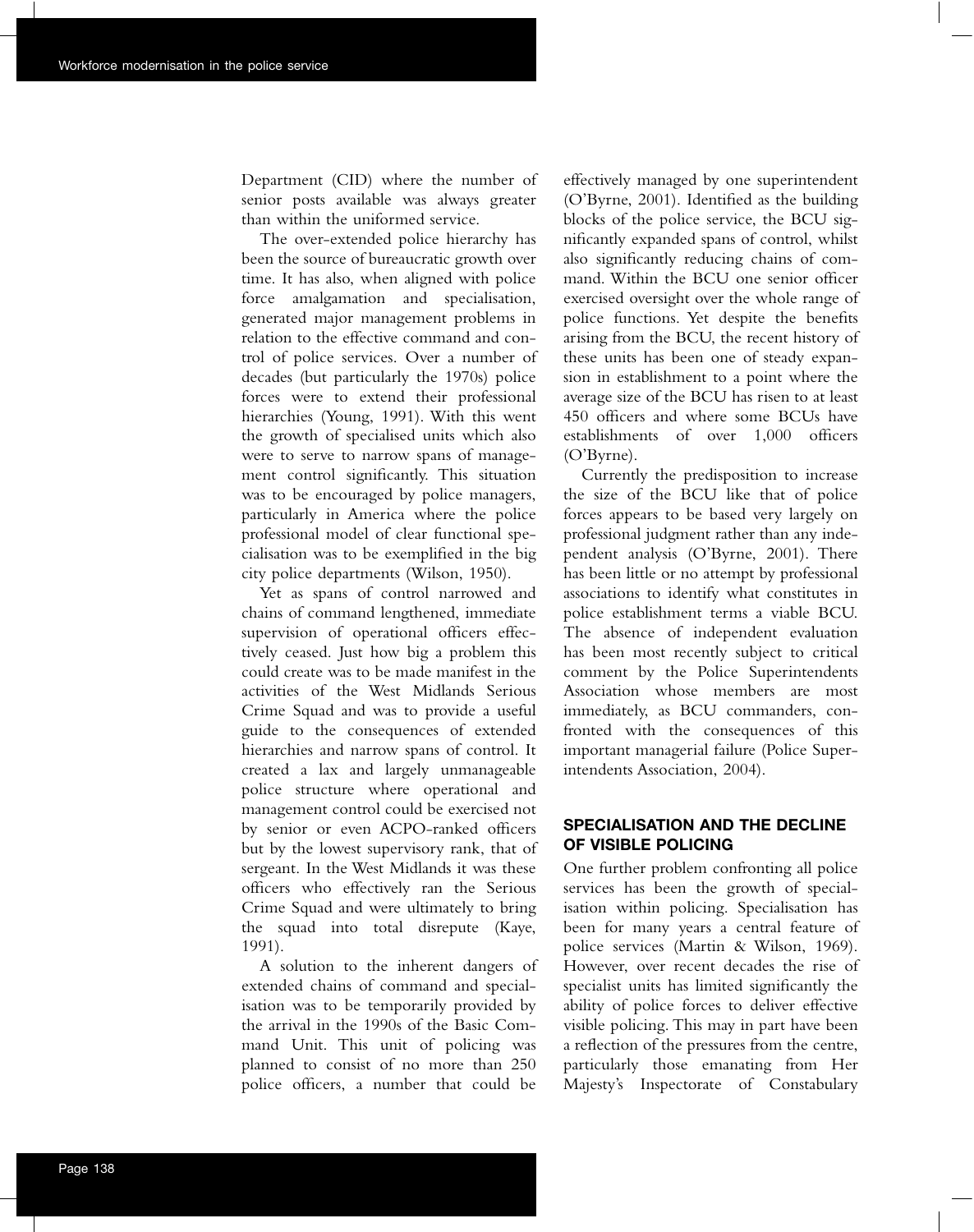(HMIC), which has required all forces, whatever their size, to demonstrate a degree of omni-competence in specialised services which have been subsequently subject to close monitoring by HMIC through successive annual efficiency reports.

Providing sufficient manpower to support ever-increasing specialisation was, however, usually to be sustained at the expense of visible policing and patrol strength. This problem was to be identified and explored in some detail over 20 years ago by senior police managers who questioned the need for such specialisation within all police forces (Jones, 1980). Yet the problem of police officer 'abstraction', where uniform strength is reallocated to support specialised functions, continues to be a critical problem within the current police system. This in fact has been noted very recently by a police officer (wishing to remain anonymous) who has argued that:

As a community beat officer a lot of my time is now taken up supporting understrength shifts rather than performing my core tasks. I managed to check our shift rotas back to 1999 and in that period the number of frontline officers in my sub-division has dropped by around 30 per cent to 40 per cent, although various other department strengths have increased significantly (Police Review, 2006, p. 17).

Professional demands and the identification of new threats can also impact on the availability of visible policing presence on the streets. This has been demonstrated most recently by the professional assessment made within HMIC that the inadequacy of 'protective services' within the police service meant that police forces, as currently constituted, were not 'fit for purpose'. In its 2005 Report, 'Closing the Gap', HMIC was to argue for a reconfiguration of policing around a merger plan to create vast

regional forces with the capacity to provide and support 'protective services' now deemed a central requirement to contemporary policing (HMIC, 2005).

As with BCUs and so too with police forces, the professional solution to new challenges always appeared to be based on ever larger units of policing. Little evidence of any assessment of costs/benefit analysis of such organisational change appeared to have been undertaken (Loveday, 2006b). Statistical evidence presented in support of mergers by HMIC was to be undermined by independent analysis of the data (Loveday, 2006b). It was to confirm the lack of methodological rigour that has on occasion characterised reports presented by HMIC and that also appeared to be reflected in its 2005 Report, 'Closing the Gap' (O'Byrne, 2001).

Yet ironically HMIC had within the Thematic Report of 2004 already identified what could prove, if implemented, to be one of the most cost-effective ways of improving police efficiency and effectiveness. The 'Report on Modernising the Police Service' (HMIC, 2004) was to set out a future strategy of reform that sought for the first time to professionalise the police service while also making much more effective use of all of those employed within it.

## **HMIC THEMATIC REPORT ON MODERNISING THE POLICE SERVICE**

At the time of its publication, HMIC's Thematic Report (HMIC, 2004) received very little publicity. This did less than justice to the nature of reform of the police service proposed within it. It challenged decades of police resistance to change by recommending the end of a single entry point into the police service and its replacement by multiple entry points and the creation of common conditions of service for all police staff. It also recommended the introduction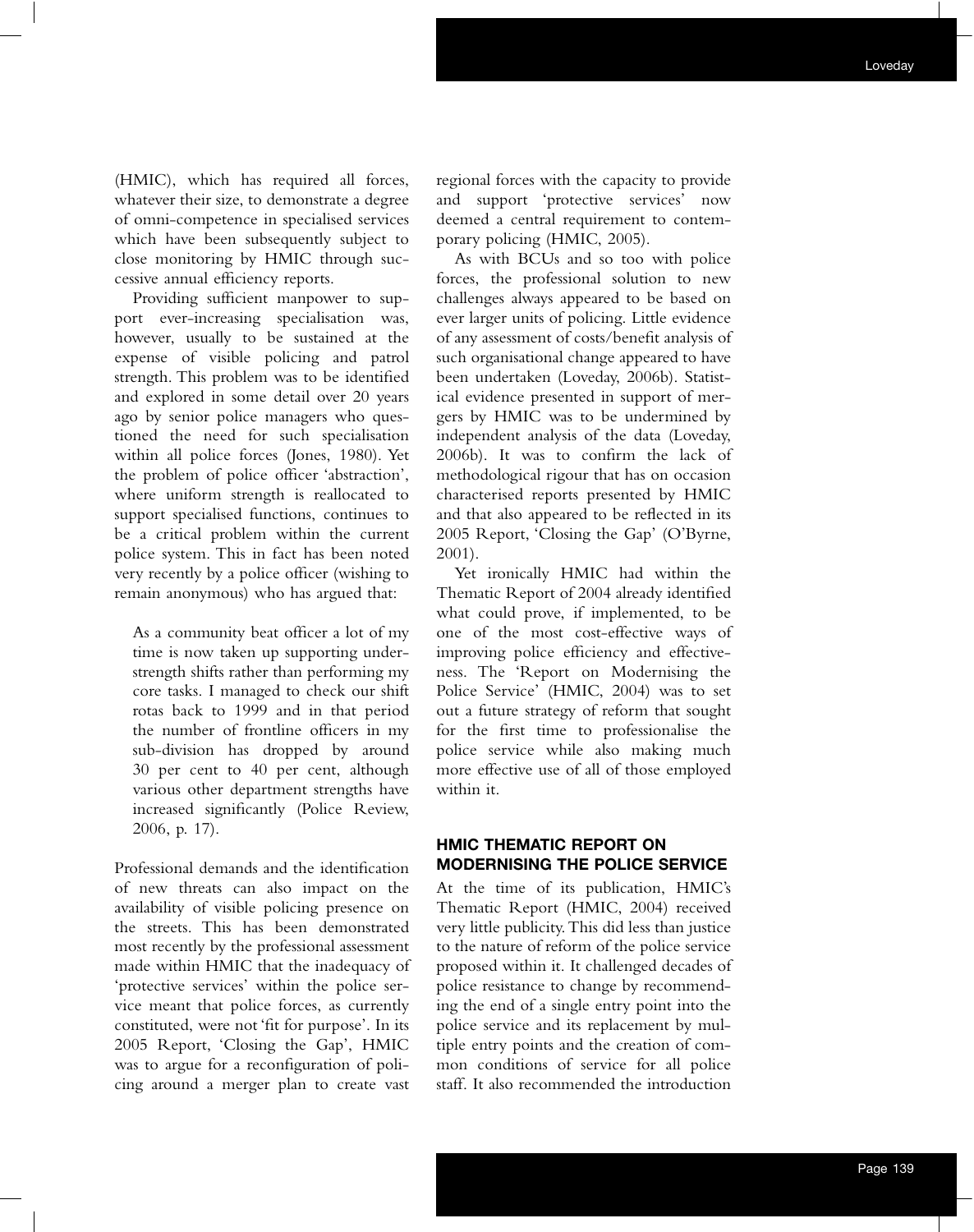of standard pension rights and alongside this a system of professional registration and development programmes for all employees. This would be matched by a clear career pathway for all staff and the opportunity for these to move between 'warranted and nonwarranted police posts'. If these proposals are implemented they represent the biggest leap made by police forces towards modernisation since their inception in the early nineteenth century.

Among a range of reforms, perhaps the most significant would be a formalisation and extension of the use of police powers to many more members of the 'extended police family'. This would include roads policing, patrol, escort, detention and investigation and response duties that currently fall to police officers alone. In line with this the government has initiated within recent and planned legislation the use of police staff to run custody suits and to enable Police Community Support Officers (PCSOs) to exercise limited police powers, operationally, in the exercise of their duties. The expansion of support staff responsibilities has in part reflected the interesting responses received by HMIC from police forces concerning their greater use in the delivery of police services. Of the 41 police forces questioned nearly 66 per cent said that in future police staff could be used to carry out stop-and-search functions; a third stated that staff could be used to make arrests. A majority of forces (60 per cent) also said that police staff could carry out covert policing duties (Herbert & Gower, 2004).

### **RESPONSE OF THE POLICE FEDERATION**

The recommendations of HMIC were to be met perhaps not surprisingly with deep suspicion by the Police Federation, towards the attitude and views of which, it is fair to say, the main political parties continue to exhibit what appears to be a permanent apprehension. Indeed, an early draft of the HMIC Thematic Report was to be leaked to the press to coincide with the Federation's 2004, Bournemouth Annual Conference, presumably to ensure that, in this arena at least, the Thematic Report would benefit from the full glare of publicity that its contents were deemed to warrant (Herbert & Gower, 2004). Yet despite Police Federation opposition, the interesting feature of the modernisation programme is the fragmented nature of the response to it among other police associations. This presents a remarkable contrast to the united response to the Sheehy and Posen Reviews of the 1990s. Sheehy sought to introduce a system of universal contracts and performance pay to all police officers, while the Posen review planned to remove many service functions (and funding) from the police service altogether. Unlike these earlier inquiries and reviews there is now no unified opposition to this reform among police associations. Indeed, both ACPO and more significantly the Police Superintendents Association have welcomed many of HMIC's recommendations.

## **POSITIVE RESPONSE TO POLICE MODERNISATION BY ACPO**

Evidence of the degree to which ACPO has risen to the challenge presented by the Thematic Report was to be highlighted within a draft report entitled 'ACPO's vision for workforce modernisation' released in early 2006. Condemning the existing workforce model as obsolete and characterised by inefficiency and restrictive practices, the draft report embraces modernisation of working practices and favours the introduction of mixed teams for the delivery of a range of police services. Mixed teams led by a police constable will consist very largely of police support staff, each of whom can be expected to exercise police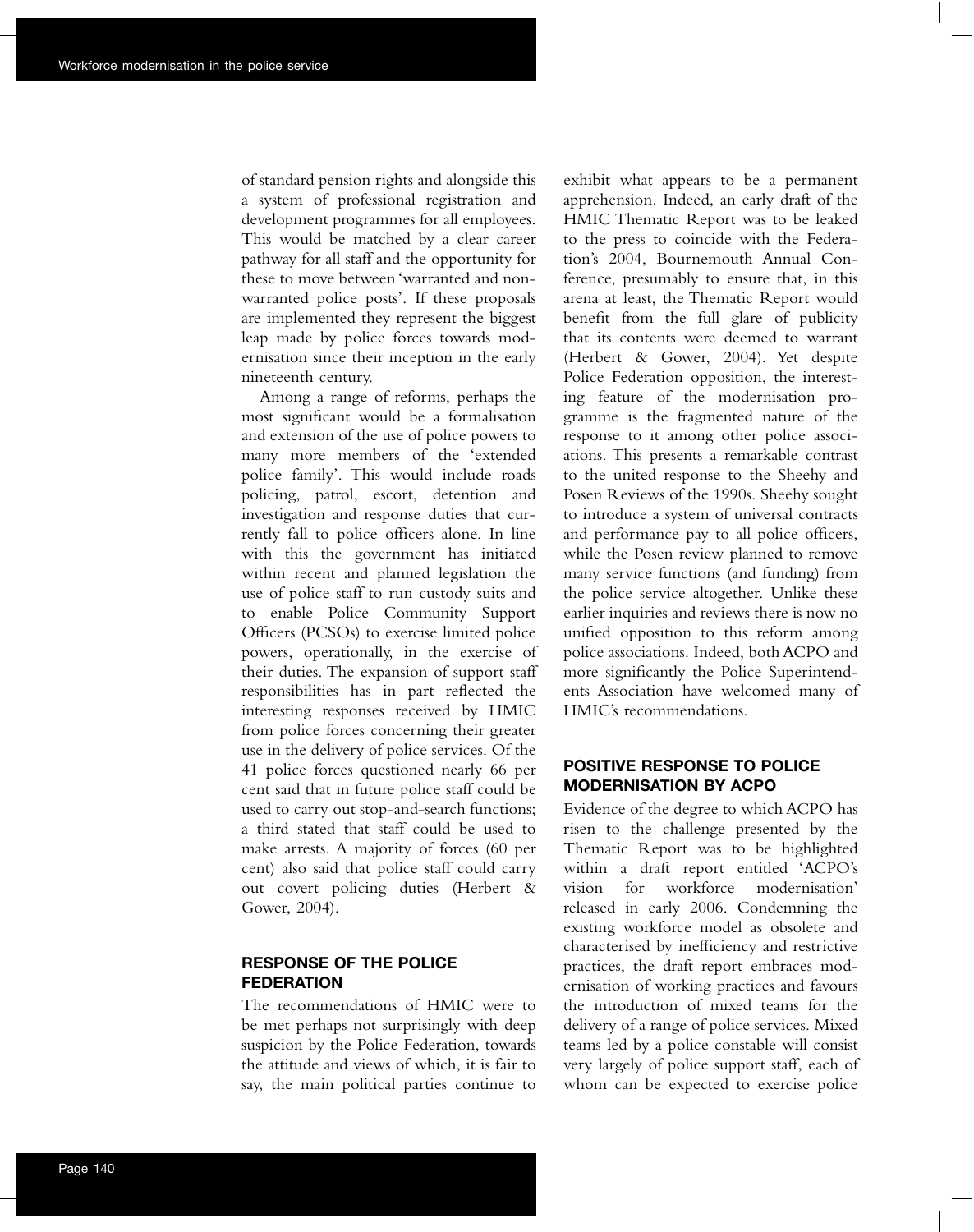powers in relation to a specific function such as investigation or neighbourhood policing. It is argued that an optimal mix of police support officers and constables could, when linked to ending outdated work practices and employment conditions, substantially increase police output.

The outdated practices alluded to within ACPO's draft report are also likely to extend to both police pay negotiating arrangements and the current police discipline system. Interestingly both of these are now also subject to fundamental review. It is perhaps for this reason that the Police Federation has recently launched a national campaign driven from the regions against the modernisation programme. The Federation has described the ACPO draft report as a 'frightening document' within which direct entry was seen as the most startling element. It wants to ensure that the principle that all police officers 'start on the shop floor' is preserved (Martis, 2006).

Yet the real challenge may be the recommendation by ACPO both to introduce common career paths for non-warranted, partially warranted and fully warranted officers and also to establish opportunities for common career progression. This element of modernisation is likely to reflect, at least in part, the evident success of community support officers and their future expansion. It is also a belated recognition that police support staff now constitute up to one-third of all police force personnel, and their potential skills should be harnessed more effectively by the police service.

# **PILOTING WORKFORCE MODERNISATION**

Preliminary results of workforce modernisation from the pilot sites are encouraging and should lead to much wider utilisation of the modernisation programme. In the county of Surrey, 26 constables have been

replaced with 5 'mixed economy teams' composed of 1 constable, 3 investigative assistants and 1 administrative assistant. The constable becomes the line manager for a small team of trained police staff technicians who exercise limited police powers. By increasing police support staff numbers it has been found that a great deal more service delivery hours can be provided to Surrey's residents. Moreover, an analysis of crime resolution in the county was to reveal that in only a small percentage of cases were the high level skills of a detective actually needed. Most crime dealt with involved handling property, taking statements and personal assistant skills.

In response Surrey has now introduced investigative assistants made responsible for processing most volume crime in the force area. An initial evaluation of the investigation teams suggests there have been big gains. Average investigation time has fallen from 26 to 15 days while the detection rate has risen by 14 per cent. Surrey police report similar positive results with their neighbourhood policing teams. These consist of 1 constable, 3 PCSOs and 1 administrative assistant. Already steep rises in public confidence have been recorded in the pilot sites since their introduction (Police Professional, 2005a, p. 11).

### **EXPERIENCE OF BEXLEY OPERATIONAL COMMAND UNIT**

Similar results have been recorded at the Bexley pilot site. As in Surrey, an evaluation of traditional investigation procedures was to find that the average investigation time per case was 50 days with 60 per cent of the time engaged on any investigation identified as 'non-investigation work' (Police Professional, 2005b, p. 20). In Bexley the pilot sites have recorded a dramatic fall in investigation time from 50 to 16 days. Detections as a percentage of crime have also increased significantly. For the first time ever, it is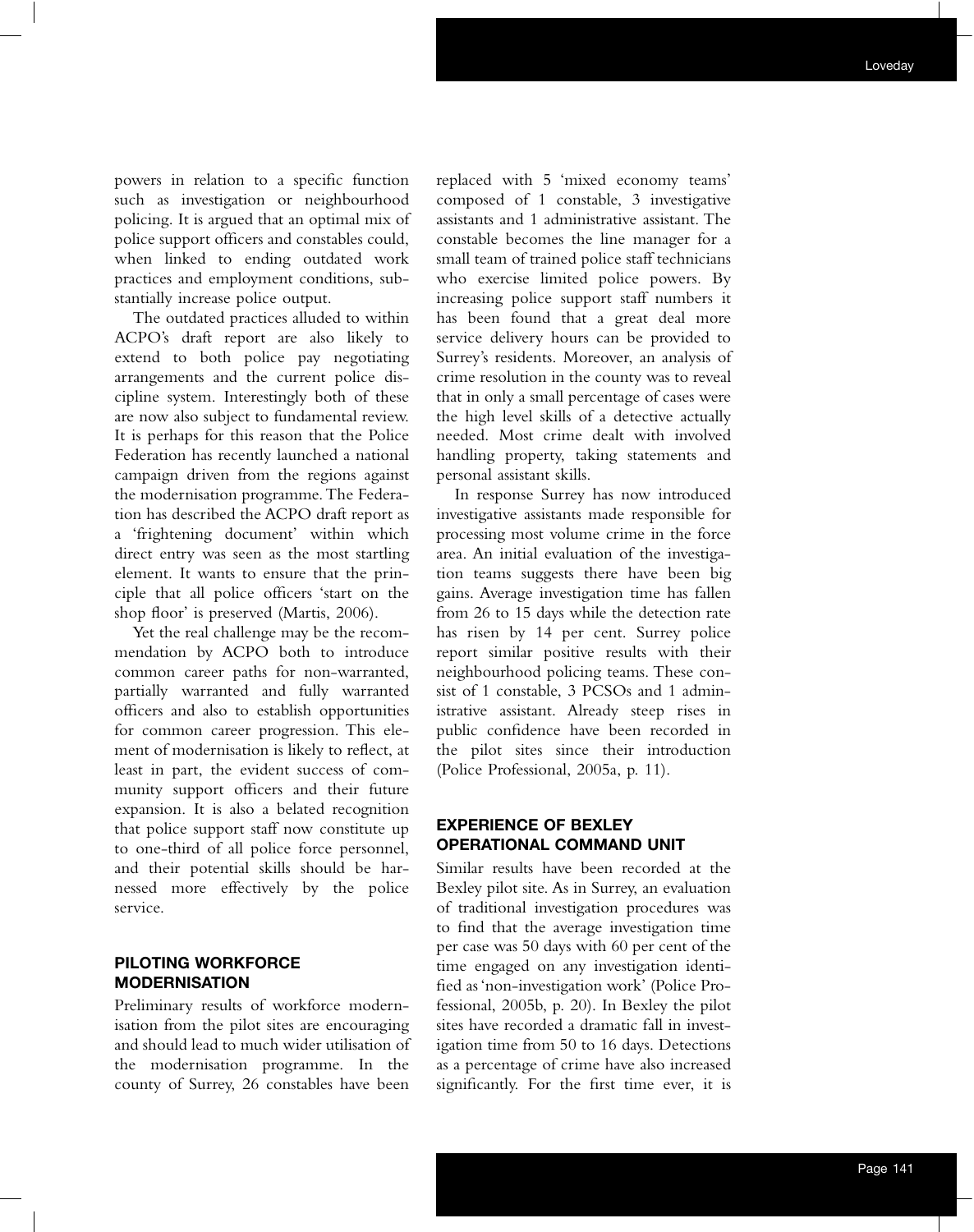reported, the detection rate is expected to reach close to 30 per cent of recorded crime (Police Professional, p. 21).

In Bexley police staff now make up a third of personnel employed in crime investigation teams and further expansion in the use of police staff is now planned. This expansion is based partly on the interesting discovery that members of the public appear happy to deal with any member of the Metropolitan police service and that they 'do not seem overly worried if that person is an actual police officer or not' (Police Professional, 2005b, p. 21).

The Bexley pilot's use of 'investigative support officers' has allowed professionally trained detectives to direct their attention to more serious offences. Time made available to them through the use of Investigative Support Officers (ISOs) has allowed more crime to be 'screened in'. As was to be identified by the OCU commander, the first area of interest within the pilot proved to be, perhaps not surprisingly, the investigation and management of crime (MPS, 2006). The first major change emanating from workforce modernisation proved to be ending the system whereby a police investigating officer exercised complete responsibility for each case 'from cradle to grave'.

In Bexley, the current concept of detective officers assuming responsibility for every aspect of a case within which they personally carry out every activity linked to an investigation (including collecting all witness statements and setting up ID parades), has been effectively brought to an end. With 13 ISOs detectives are now able to look at new and more challenging roles. Most of the more mundane duties are made the responsibility of the ISO. The use of ISOs and the new division of labour within the investigation process that this represents, has had a significant impact on the overall length of investigation time taken for each case which has fallen dramatically (MPS, 2006).

Using ISOs has also been matched by the use of volunteers to take on the often extremely time-consuming responsibility of viewing all local CCTV tapes. This has also had an immediate impact in Bexley where it has allowed for more crime to be 'screened in' and also for many more positive leads to be followed up by police investigators (MPS, 2006). In Bexley the aim was now to retain the mixed staffing model as their utility had quickly been appreciated. They had also been made responsible for answering all non-emergency calls from the public. Here it was to be subsequently discovered around a third of non-emergency calls did not in fact require a police response at all (MPS). In Bexley the use of Community Support Officers to deal with these calls had served to 'professionalise the mundane' which police officers often did not want to deal with but which did engage the local community (MPS).

One indication of the way in which workforce modernisation could extend to operational policing had been the use of Community Support Officers on Local Response Teams (LRTs). This was seen as probably the most 'controversial area of police business' and while the Police Federation had made reference to 'mission creep', police officers serving on LRTs were to prove very supportive of the inclusion of CSO's (MPS, 2006). Interestingly, in relation to the expanded use of CSOs, analysis of local police communications in Bexley was to demonstrate that currently police officers were now 19 times more likely to call for PCSOs than were PCSOs to call for police officer support (MPS).

As in other pilot sites the overall assessment of workforce modernisation has proved to be very positive. The extended use of police staff and CSOs had enabled the forces involved to increase their performance and improve their visibility accountability while also contributing to greater consumer satisfaction. Evidence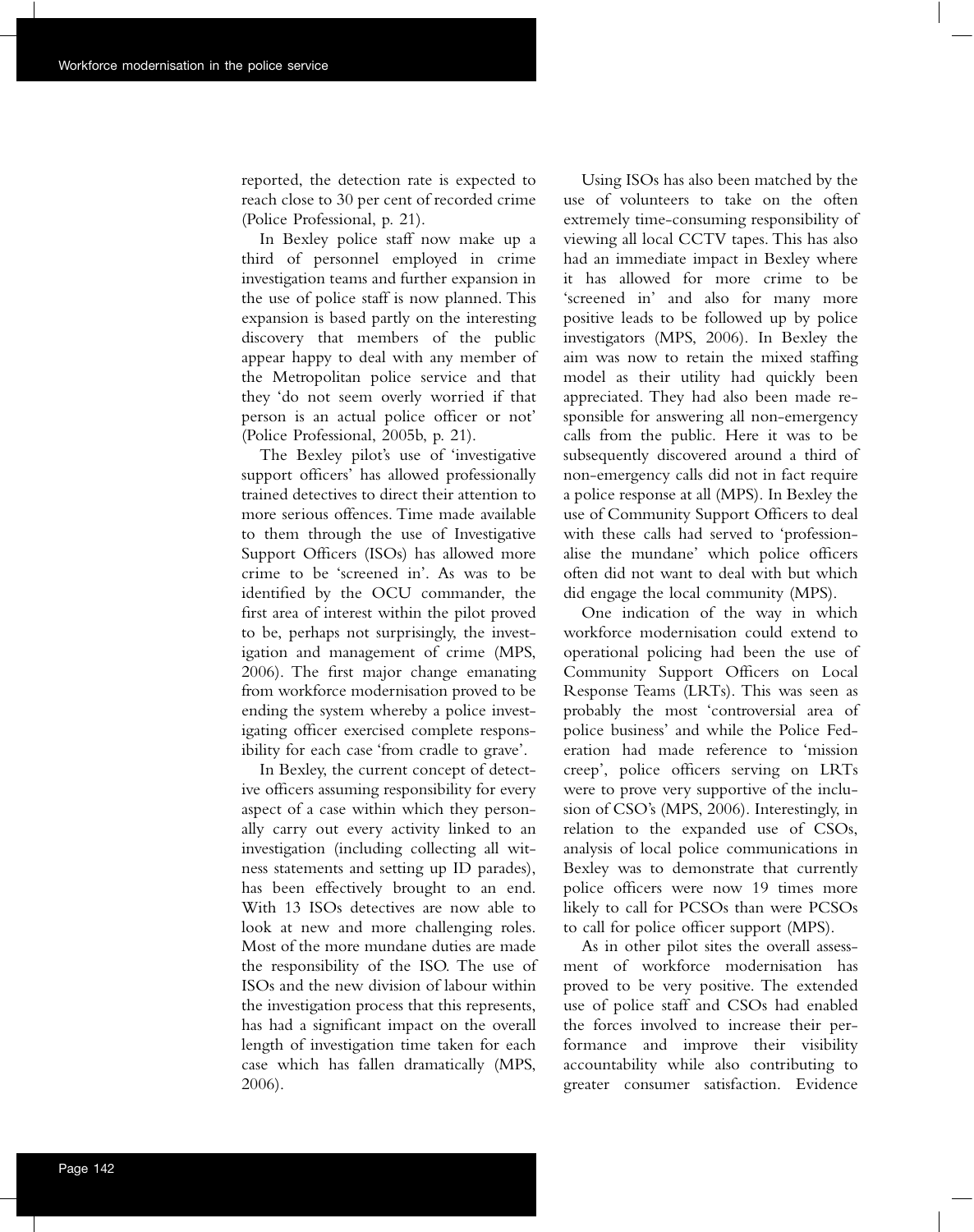from Bexley was to lead the OCU commander to comment critically on the current 'political paranoia' which surrounded police numbers, when the real need was to give greater freedom locally to police managers who should be allowed to use the resources so released where they were most needed (MPS, 2006).

#### **IMPACT OF MODERNISATION**

The implications of the workforce modernisation programme have not, as yet, been fully appreciated. However, some indication of the level of senior management commitment to its realisation has been highlighted by the secondment of a senior Home Office official to the Metropolitan Police Service (MPS) to oversee the introduction of the modernisation programme within that service. It is the Metropolitan Commissioner's intention to show a clear lead in the greater use of police staff within the modernisation process and the creation of more flexible entry points into the service for qualified staff. Along with the mixed economy teams will also go a major expansion in PCSOs. In terms of numbers these are expected to peak at around 24,000 officers in 2008, although there may yet be a case for further expansion thereafter (Haynes, 2006).

These developments are linked to other significant reforms that will impact on the police service. One has been highlighted within the Review into Police Disciplinary Arrangements (Taylor, 2005) within which a major recommendation is that future police disciplinary arrangements should follow the practice laid down by ACAS. This it believes will begin to bring modern management practice into the police discipline system. One further challenge to traditional police shibboleths can be expected to arise ironically from the creation of the Serious and Organised Crime Agency (SOCA) established under the Police Reform Act 2002.

One unintended consequence of the creation of SOCA has been the discovery that it could lead to the probable demise of the 'office of constable' as, within the Police Reform Act 2002, any member of SOCA can now be given all the powers of the constable. These powers can be expected in future to be exercised by, for example, HM Revenue & Customs officers and Immigration officers, who will be serving within SOCA 'for an indefinite time' (Police Review, 2005). These officers will not, however, be constables but SOCA 'employees'. This is a significant development but can be expected to contribute to the overall workforce modernisation process.

#### **CONCLUSION**

Workforce modernisation, if implemented, could fundamentally alter the policing landscape in England and Wales. It could also help professionalise the police service and finally bring to an end its traditional 'blue collar' status. To achieve this, however, it is clear that many barriers erected over the years to protect and preserve police officer interests, but that now serve to impede service delivery, will need to be abandoned. Many of these would be the first casualties within the detailed programme presented within HMIC's Thematic Report on modernisation of the police service.

There remains, however, a political dimension that could nevertheless act as a brake on the modernisation process. Modernisation is at least in part predicated on expanding support officer numbers by reducing current police establishment. If the proposals outlined at the 2005 ACPO conference by the Chief Constable of Surrey were implemented, it was estimated that the programme could mean a reduction in overall police establishment from the current 140,000 to just over 90,000 nationally (Police Professional, 2005a). This interesting prediction may have explained the unusual